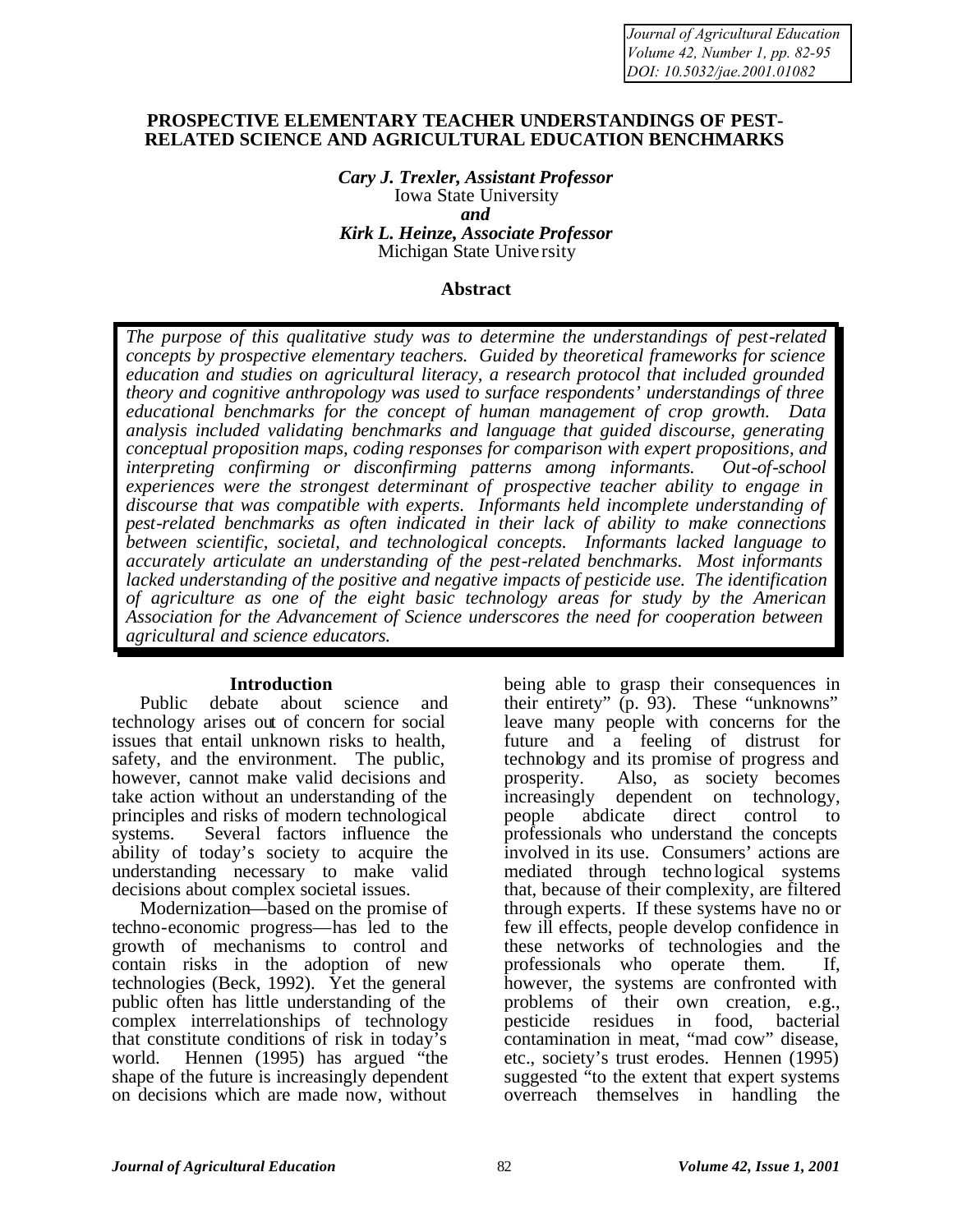consequences of their creations—as a result of their increasing complexity—lay people are forced to expand their outlook" (p. 95).

Society's outlook, however, is often based on a contemporary moral philosophy that only works in a vacuum. Winner (1995) suggested that "the vacuum is created, in large part, by an absence of widely shared understandings, reasons, and perspectives that might guide societies as they confront the powers offered by new machines, techniques, and large-scale technological systems" (p. 65). For example, in the agri-food system, technologies such as pesticides (Sachs, Blair & Richter, 1987; van Ravenswaay, 1995) and genetically modified organisms (GMOs) (Progressive Farmer, 1999) are emerging as global concerns. In the United States, as in Europe before it, a growing number of consumers are skeptical of the benefits promised by these technologies (Hillyer, 1999). Most consumers, however, understand little about the trade-offs that come with the technologies, let alone consider the moral implications of their use.

To assess the trade-offs of technologies such as pesticides and GMOs, individuals need a basic understanding of scientific and technological principles. Acquiring such understanding is a cumulative process that begins when people are very young. Agricultural educators believe that schools must integrate agri-food system concepts into the curriculum to promote understanding of basic principles (Frick, Kahler, & Miller, 1991; Leising & Igo, 1998). Many science educators also believe that agri-food system information and concepts are essential school topics. For example, in 1989 the American Association for the Advancement of Science (AAAS) identified agriculture as one of the eight basic technology areas required for study by U.S. students (AAAS, 1989). Four years later, AAAS defined its K-12 benchmarks for agri-food systems literacy (AAAS, 1993).

There are, however, problems associated with educating the public about the agrifood system. Researchers know little about what individuals understand about this complex system. The Council for Agricultural Science and Technology

(CAST) underscores the need for research focused on public understanding of technology. CAST has suggested, "research is needed to develop valid and reliable theories about public perceptions of<br>agrichemicals and other agricultural agrichemicals and other agricultural technologies" (van Ravenswaay, 1995). Decisions about complex societal and environmental issues, such as trade-offs with the use of pesticides or GMOs, require theories to explain how people learn about these interrelationships. With these theories, educational programs can be designed that are compatible with current scientific knowledge.

This study's theoretical framework is undergirded by Piaget's work in cognitive psychology and constructivist theory. Piaget (1952) viewed the human mind as a dynamic set of cognitive structures (schema) that help people make sense of the world around them. Schemas serve as interchangeable slots or placeholders that represent general knowledge structures (Anderson, Spiro, & Anderson, 1978). In science education, researchers have taken Piaget's work further by comparing learner conceptions (built by connecting schema) with those of experts to determine the accuracy of idiosyncratic understandings (Driver, Guesne, & Tiberghien, 1985). The ultimate goal of much of this research was to unearth and make apparent learner schema related to complex understandings. By comparing multiple learner understandings, researchers have identified naive or misconceptions that may hinder the construction of new schema that more closely resemble expert conceptions (Posner, Strike & Gertzog, 1982; Glynn, Yeany, & Britton, 1991). This line of research has direct implications for agricultural education, because researchers presently know little about the idiosyncratic understandings that constitute agri-food system literacy. Agricultural education researchers have not yet defined the cognitive structures that build a foundation for literacy. This study has direct utility in unraveling what prospective teachers understand about agricultural pests and the technologies used to control them**.**

Frick, Birkenholz, Gardner, and Machtmes (1995) have argued that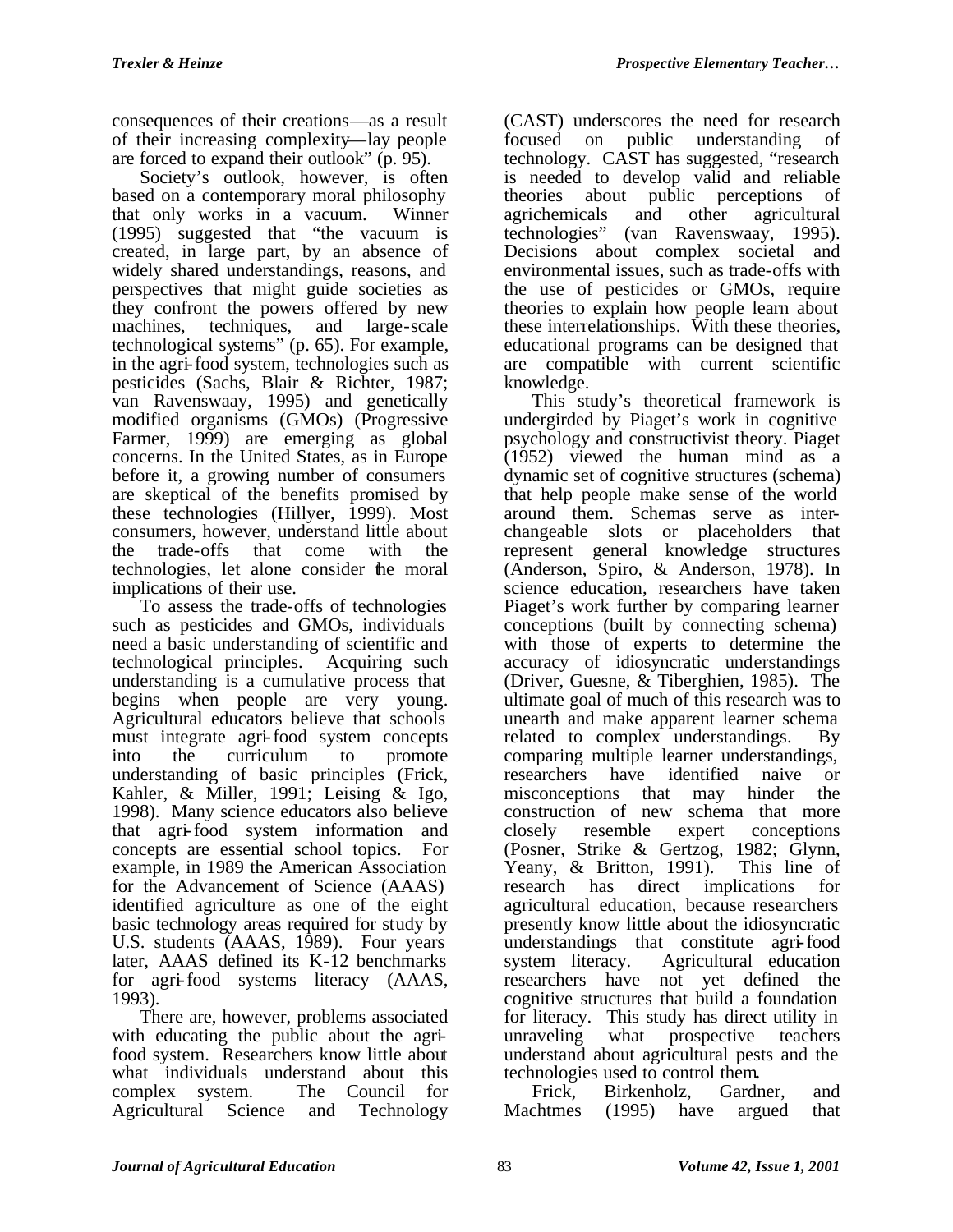prospective teachers require assistance to help elementary students develop agri-food system literacy. Others have suggested that such assistance should come in the form of developing teachers' agricultural knowledge and developing their capacity to teach this content (Humphrey, Stewart & Linhardt, 1994; Terry, Herring & Larke, 1992). No research currently exists that examines preservice teachers' understanding of the content they will be expected to teach children about pests, crop protection, and the impact of using pesticides on crops.

# **Purpose/Objectives**

The purpose of this qualitative study was to determine the understandings of eight prospective elementary teachers about national agri-food system education benchmarks from agricultural and science education. More specifically, this study sought understandings of elementary education benchmarks related to pests, crop protection, and the impacts of using pesticides on crops. The objectives of this study were: (1) to determine informants' backgrounds and experiences, (2) to compare prospective elementary teacher understandings with expert understandings for pest-related educational benchmarks for the K-5 grade levels, and (3) to ascertain if commonalties existed among informants with regard to their backgrounds and experiences as well as their understandings.

# **Methods/Procedures**

In agricultural education, abundant knowledge and positive perceptions gleaned through survey research are often equated with literacy. Frick and Wilson (1996) have suggested, however, that one's literacy involves, not simply a cache of facts, but "a basic understanding of agriculture" (p. 59). To ascertain understandings on the level of individual cognition, non-conventional methodologies are called for. Gardner (1991) has argued that traditional quantitative methods of assessment can provide clues to student understanding, [but] it is generally necessary to look more deeply if one desires firm evidence of understandings" (p. 145).

To gain firm evidence of understanding, the researcher employed a protocol for

inquiry that combined grounded theory (Creswell, 1998; Strauss  $\&$  Corbin, 1990) and cognitive anthropology (Hamilton, 1994; Frake 1980) to identify cognitive structures and states of cognitive development so as to propose theory about what prospective teachers understand about pest related benchmarks. This methodology —although new to agricultural education research—has been used by science education researchers for nearly two decades (Novack & Gowin, 1984; Posner, Strike, & Gertzog, 1982; Smith, 1991) and complements previous scholarship in agriculture literacy for our profession.

The population for this study included eight purposefully selected prospective elementary teachers who were of either junior or senior standing. Prospective teacher selection was based on educational background. Students were sought who had little science background, because they are representative of most elementary educators (Fortenberry & Powlik, 1998; Zembal-Saul, Blumenfeld, & Krajcik, 2000); however, one participant minored in science.

To ground the research interviews in previous scholarship, the researcher developed a synthesis of pest-related elementary level educational benchmarks from the disciplines of science (American Association of the Advancement of Science, 1993) and agricultural education (Leising & Igo, 1998). The benchmarks the participants were questioned about are what experts in science and agricultural education suggest that  $5<sup>th</sup>$  grade students (those who this group of informants were learning to teach) should understand about pests and the technologies used to control them. Members from Michigan State University's (MSU) Science Education and Agricultural and Extension Education departments reviewed interview prompts and the research protocol. The interviews began with questions about the background of each participant. To link the conversation in a familiar context, interviewees were provided a cheeseburger from a nationally known fast food chain. The researchers hoped that by using this common food, informants could easily express their ideas about the steps this familiar product goes through on its way from production to consumption. Questions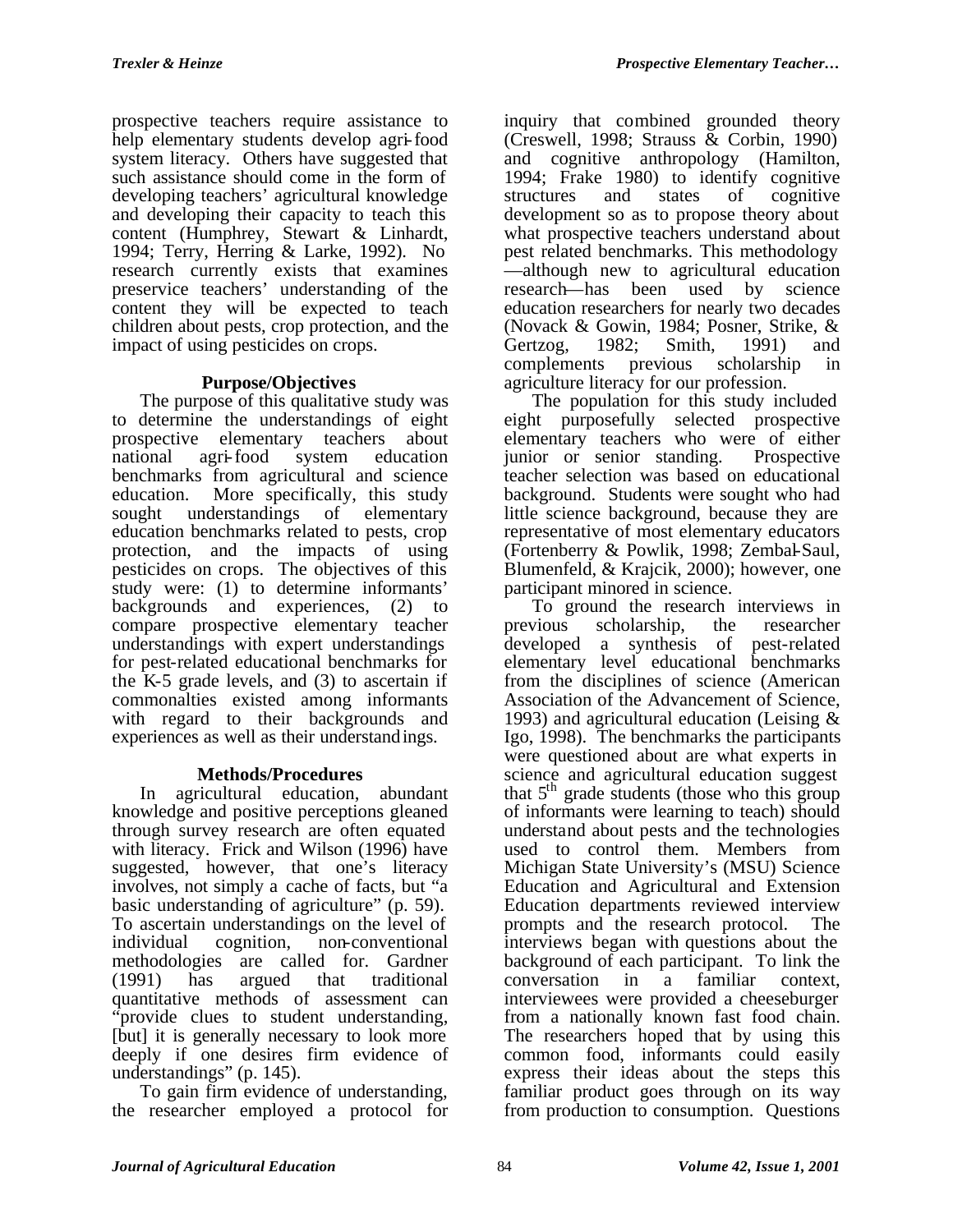required reflection on the cheeseburger's lettuce, because it was easy to link this food component to pest-related benchmarks.

Clinical interviews (Posner & Gertzog, 1982) were used to surface informant understandings of pest-related benchmarks. In each 45-minute interview, approximately five minutes were spent determining demographic background; the remaindering time was spent probing student understanding of benchmarks. These videotaped and transcribed interviews served as the primary data sources. Secondary data consisted of field notes and interviewee products.

In this study two different strategies<br>e used to analyze data. First, were used to analyze data. First, demographic information was reported descriptively. The second strategy used Hogan and Fisherkeller's (1996) technique for representing highly complex thinking to answer research objectives pertaining to agri-food system understandings. A bimodal coding scheme was used to represent student

thinking about the benchmarks. The sophistication of thinking was judged by comparison with expert propositions for subconcepts along two dimensions: quality (compatibility) and depth (elaboration). Analysis of data involved four phases. First, the researcher developed expert propositions related to three benchmarks and associated subconcepts. The Science Education and AEE faculty reviewed the propositions for accuracy. Anderson (1995) suggested clinical interviews should be limited in terms of the organization of academic knowledge and the language needed for discourse about the academic knowledge. With this in mind, expert propositions and goal conceptions for elementary content were based on synthesis of science and agricultural education benchmarks (Trexler, 1999). Table 1 lists the key concept, benchmarks, and language needed for benchmark discourse.

# Table 1

|  |  | Key concept, benchmarks, and language |
|--|--|---------------------------------------|
|--|--|---------------------------------------|

| <b>Key Concepts</b>             | <b>Benchmark</b>                                                                                           | Language                                                                                                        |
|---------------------------------|------------------------------------------------------------------------------------------------------------|-----------------------------------------------------------------------------------------------------------------|
| How do humans<br>mana ge crops? | Describe how crops may be lost<br>to pests.                                                                | pest, damage, loss                                                                                              |
|                                 | Explain how crops are protected<br>(2)<br>from weeds and pests.                                            | kill, poisons, chemicals,<br>pesticides, poisons, barrier                                                       |
|                                 | Describe the positive and<br>(3)<br>negative impacts of using<br>poisons (pesticides) to protect<br>crops. | poisons, harmful, benefits, profit,<br>positive, negative, labor,<br>resistance, disease, increase,<br>decrease |

In the second phase of analysis, raw data from student interview tapes were analyzed by generating conceptual proposition maps. These maps served as summary portrayals of prospective teacher thinking for each benchmark (West, Fensham, & Garrard, 1985). Maps were verified for accuracy by comparing them repeatedly with primary data sources (interview tapes) and with the secondary data sources (field notes and products developed by informants). Each tape was viewed a minimum of three times. This "persistent observation" (the interview

itself and the repeated viewing of the tapes) helped the researcher verify the trustworthiness and credibility of interpretations (Lincoln & Guba, 1986). To ensure confirmability—a parallel to the conventional criterion of objectivity (Guba & Lincoln, 1986)—another researcher evaluated the tapes and concept maps and agreed with the primary researcher on 97% of the subconcept classifications.<br>Phase three focused of

focused on coding prospective teacher responses. The sophistication of thinking about a given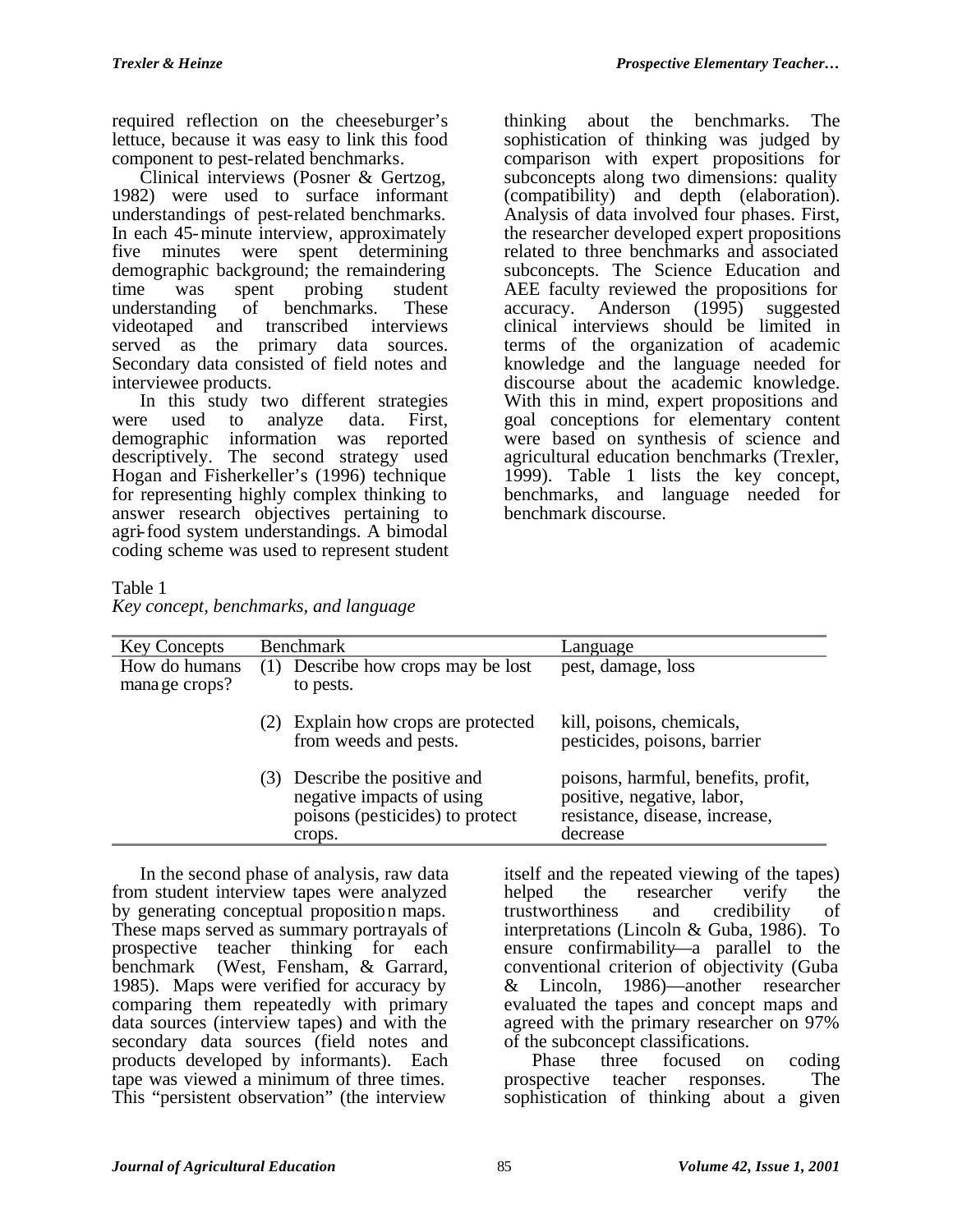benchmark--as represented in the conceptual<br>proposition map—was iudged by proposition map—was judged by comparison with expert propositions along two dimensions: quality (compatibility) and

depth (elaboration of response). Informants' understandings were coded based on this scheme (Table 2).

### Table 2

*Coding scheme to compare propositions with experts*

| Code                                                | Description                                                                                                                                                                                            |
|-----------------------------------------------------|--------------------------------------------------------------------------------------------------------------------------------------------------------------------------------------------------------|
| <b>CE</b><br>(Compatible Elaborate)                 | Statement concurs with the expert proposition and<br>has sufficient detail to show the thinking behind<br>the concepts articulated.                                                                    |
| CS<br>(Compatible Sketchy)                          | Statement concurs with expert proposition but<br>lacks essential details. Pieces of facts are<br>articulated but are not synthesized into a coherent<br>whole.                                         |
| <b>CI</b><br>(Compatible/Incompatible)<br><b>IS</b> | Sketchy statements are made that concur with the<br>proposition, but are not elaborated upon. At other<br>times, statements contradict proposition.                                                    |
| (Incompatible Sketchy)                              | Statements disagree with the proposition but<br>provide few details, and are not recurring.<br>Responses appear to be guesses.                                                                         |
| IE<br>(Incompatible Elaborate)<br>N                 | Statements disagree with proposition, and students<br>provide details or coherent, personal logic<br>supporting them. Same or similar<br>statements/explanations recur throughout the<br>conversation. |
| (Nonexistent)                                       | Students respond "I don't know" or do not<br>mention the topic when asked a question calling<br>for its use.                                                                                           |
| Ø<br>(No Evidence)                                  | A topic is not directly addressed by a question,<br>and students do not mention it within the context<br>of response to any question.                                                                  |

The final phase of analysis sought confirming and disconfirming evidence of patterns among individuals (Miles & Huberman, 1994). This was accomplished by two procedures. First, each benchmark was analyzed across individuals. And second, holistic portraits of informant thinking were analyzed to ascertain how understanding subconcepts might influence

other benchmarks. Patterns within the data were then ascertained by comparisons among individuals.

# **Findings/Discussion**

*Research Objective 1: Informants' Backgrounds and Experiences*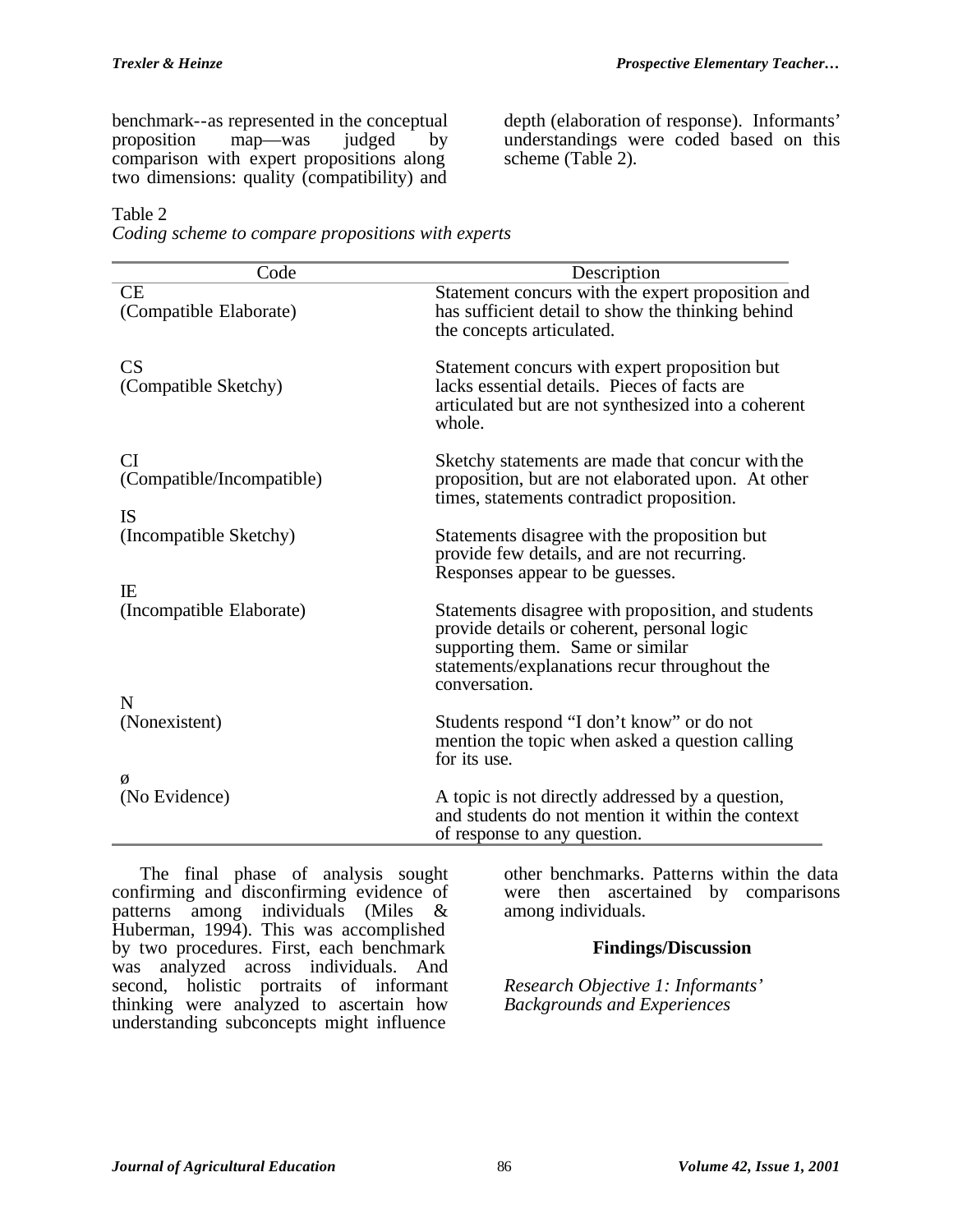Table 3 provides information on the prospective teachers' backgrounds.

### Table 3

| L'ault J |                                              |  |
|----------|----------------------------------------------|--|
|          | Background of prospective teacher informants |  |

| Name  | Gender | Ethnicity            | School Background                                           | Raised                         | Parents'<br>Occupation                          |
|-------|--------|----------------------|-------------------------------------------------------------|--------------------------------|-------------------------------------------------|
| Sid   | Male   | European<br>American | <b>Public School</b><br>MSU-El Ed, Social<br><b>Studies</b> | Suburban Detroit               | Father-Electrician                              |
| Kat   | Female | European<br>American | Public School<br>MSU- El Ed, English                        | Suburban Detroit               | Mother-Teacher<br>Father-Landscape<br>architect |
| Molli | Female | European<br>American | Catholic School<br>MSU- El Ed, Special<br>Education         | Detroit                        | Mother-Pre-<br>school teacher<br>Father-Teacher |
| Kara  | Female | European<br>American | <b>Catholic School</b><br>MSU- El Ed, English               | Southern rural<br>Michigan     | Father-Farmer                                   |
| Di    | Female | European<br>American | Public School<br>MSU- El Ed, English                        | Detroit                        | Father-Detroit<br>civil servant                 |
| Dan   | Male   | European<br>American | Public School<br>MSU-El Ed,<br>Agriscience                  | Southwestern<br>rural Michigan | Father-Hardware<br>store owner                  |
| Guy   | Male   | European<br>American | Public School<br>MSU- El Ed, Social<br><b>Studies</b>       | Suburban Detroit               | Father- Janitor<br>Mother-Sales<br>clerk        |
| Meri  | Female | European<br>American | Public School<br>MSU- El Ed, Social<br><b>Studies</b>       | Southeastern rural<br>Michigan | Mother-Real<br>estate agent                     |

The eight informants included three males and five females of white, European ancestry. Their schooling varied with two having attended Catholic school, while the others attended public school before college. All informants attended MSU and majored

in elementary education, but some had different minors. Place of origin was not a selection criteria, however, three students came from rural backgrounds, three from the suburbs, and two from the city of Detroit. Occupations of their parents varied.

Table 4

*Food and agriculturally related experiences of prospective teachers*

| Name | Shopping    | boking          | Gardening  | Farmıng |  |
|------|-------------|-----------------|------------|---------|--|
| Sid  | Yes, mother | Sometimes cooks | <b>Yes</b> | No      |  |

*Table Continues*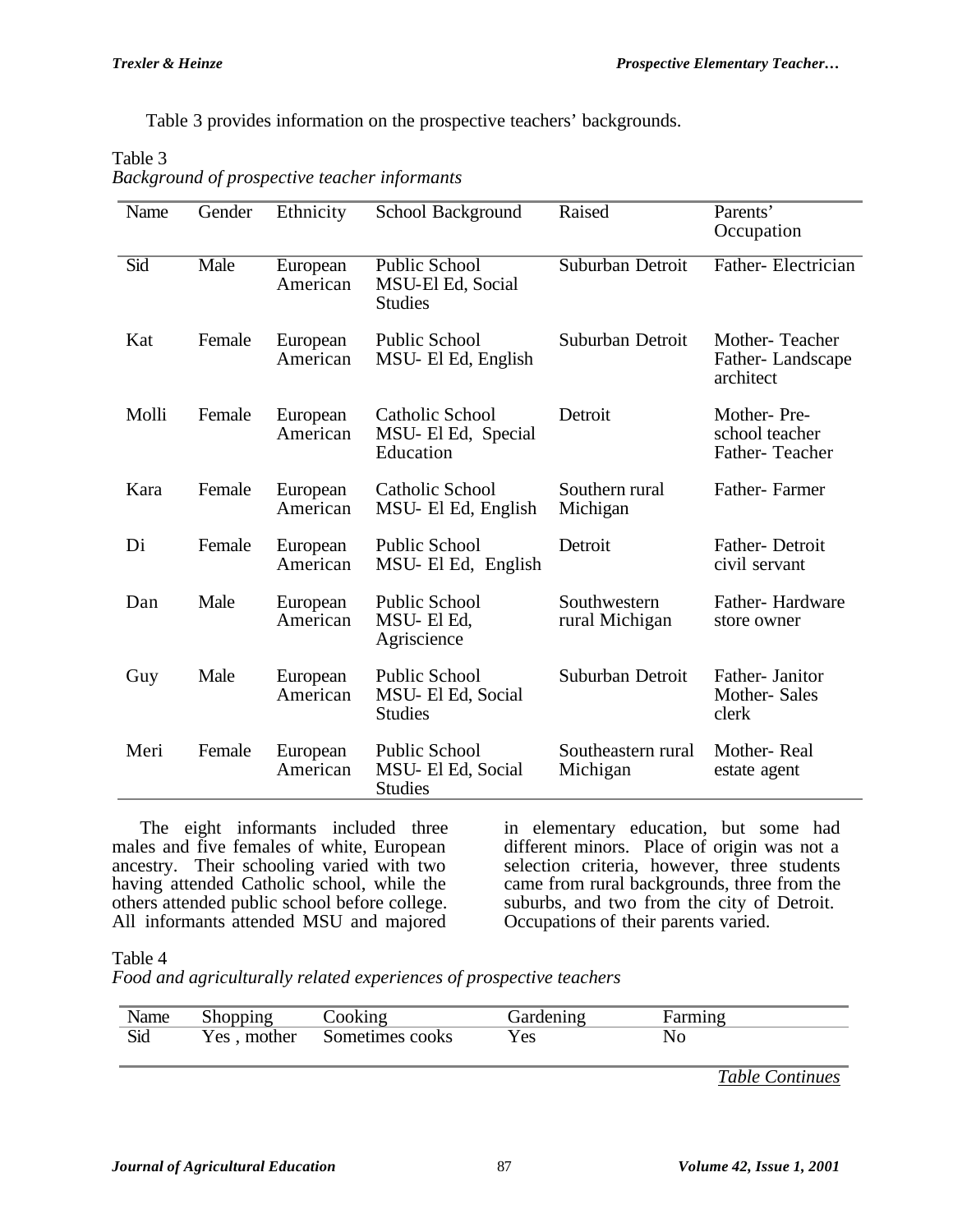### Table 4 Continued

| Name  | <b>Shopping</b> | Cooking                                     | Gardening                      | Farming               |
|-------|-----------------|---------------------------------------------|--------------------------------|-----------------------|
| Kat   | Yes, mother     | Doesn't cook                                | Yes, with father<br>when young | N <sub>0</sub>        |
| Molli | Yes, mother     | Just beginning to<br>cook                   | N <sub>0</sub>                 | N <sub>0</sub>        |
| Kara  | Yes, mother     | Very little cooking                         | Yes                            | Sometimes with father |
| Di    | Yes, mother     | One day a week when<br>young, now all daily | No, but<br>grandparents did    | N <sub>0</sub>        |
| Dan   | Yes, mother     | Yes, anything quick                         | Yes                            | A little with friends |
| Guy   | Yes, mother     | Cooks every night                           | N <sub>o</sub>                 | N <sub>0</sub>        |
| Meri  | Yes, mother     | Loves to cook                               | Yes                            | N <sub>0</sub>        |

As children, all informants shopped with<br>in mothers for food. Their experience their mothers for food. with cooking ranged from never cooking to an impassioned love of cooking. For the most part, prospective teachers occasionally cooked for themselves. As for gardening, five informants grew food with their parents, one young woman's grandparents had a garden, and two had no experience whatsoever. Interestingly, two informants had worked on farms.

### *Research Objective 2: Prospective teacher understandings of pest-related benchmarks.*

The second research objective focused on prospective elementary teacher understanding of benchmarks related to (1)

#### crop loss due to pests, (2) crop protection, and (3) the impacts of using poisons to protect crops. In this section, the subconcepts necessary to understand necessary to understand benchmarks are displayed along with prospective teacher compatibility with expert conceptions.

### *Benchmark 1. Describe how crops may be lost to pests.*

Table 5 illustrates prospective teacher understandings of crop loss from pests. It is important to note that an informant needed to understand all subconcepts in order to receive a *Compatible Elaborate* coding (CE)—the goal conception.

# Table 5

*Prospective teacher understanding of crop loss due to pests*

| Subconcepts                                               | Sid | Kat | Molli Kara Di Dan |  | Guy | Meri |
|-----------------------------------------------------------|-----|-----|-------------------|--|-----|------|
| $(1)$ Weeds                                               |     |     |                   |  |     |      |
| (a) competition for space<br>(b) competition for sunlight |     |     |                   |  |     |      |
| (c) competition for minerals and water                    |     |     |                   |  |     |      |
|                                                           |     |     |                   |  |     |      |

*Table Continues*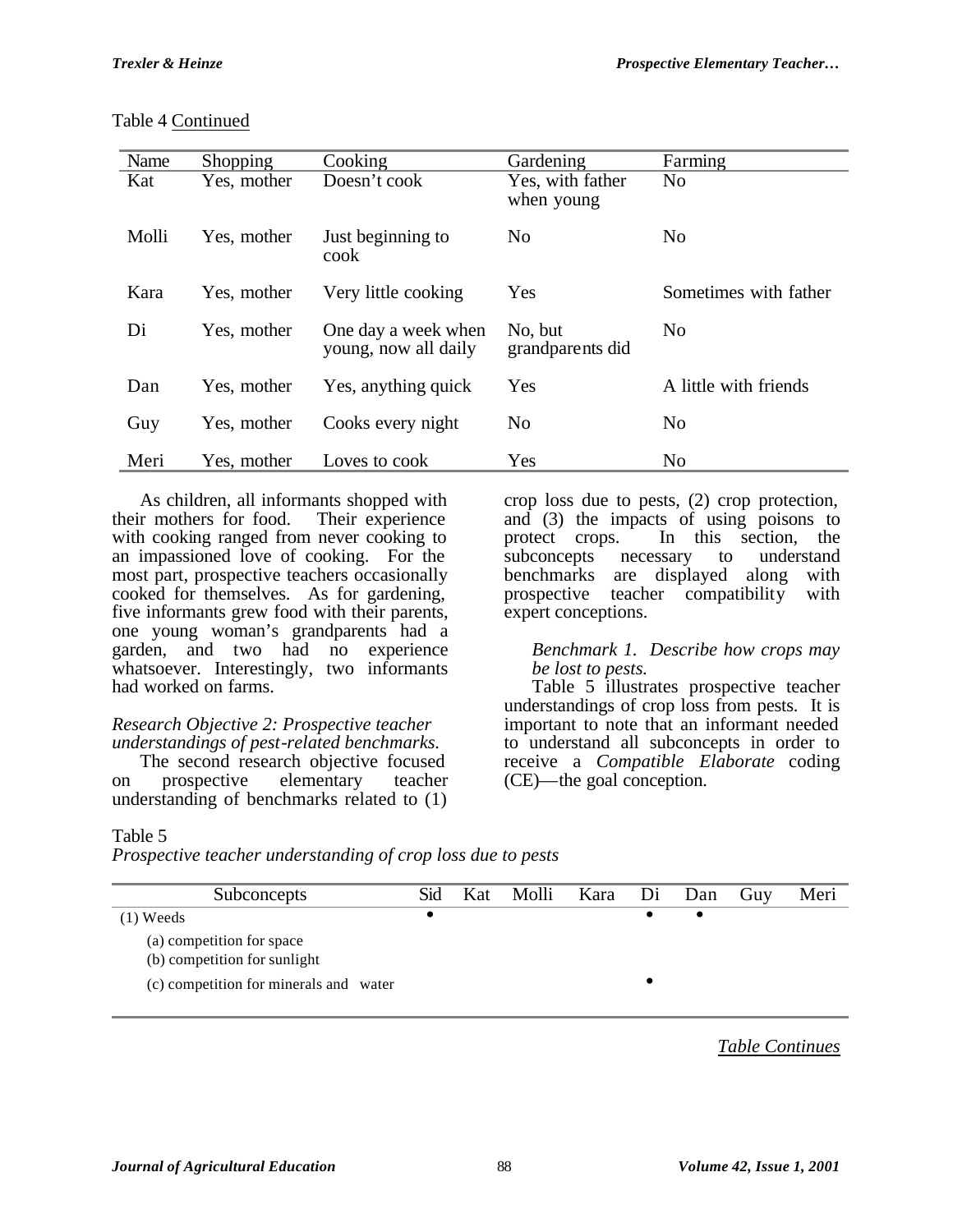### Table 5 Continued

| Subconcepts                                                            | Sid | Kat | Molli |           |           | Kara Di Dan | Guy | Meri |
|------------------------------------------------------------------------|-----|-----|-------|-----------|-----------|-------------|-----|------|
| (2) Animals (insects and other)                                        |     |     |       | $\bullet$ |           |             |     |      |
| (a) eating/nesting-growing crops<br>(b) eating /nesting- after harvest |     |     |       | $\bullet$ | $\bullet$ |             |     |      |
| Coding                                                                 |     |     |       | CS        |           |             |     |      |

•- indicates informant understanding of subconcepts

Codings: ø--No evidence; N--Nonexistent; IE--Incompatible Elaborate; IS--Incompatible Sketchy;

CI--Compatible/Incompatible; CS--Compatible Sketchy; CE--Compatible Elaborate.

Table 5 shows that all informants were *Compatible Sketchy* in their understanding of how crops may be lost to pests. All informants, except Guy, understood that crops could be lost to insects and other pests, such as rodents and deer. Guy spoke only of losses due to insects. Di, Dan, and Kara specifically stated how these losses might take place: eating of plants while growing or the nesting of insects in the crop. No informant spoke of crop loss after harvest.

Only Sid, Di, and Dan spoke of weeds having a negative effect on crop growth. Di was the only informant that proffered a reason for these losses—the competition for minerals by weeds with crops. She stated:

D- Well, I know in gardens you weed. I don't know if you would have to do that in a big sort of field with any machines, but I'm assuming you'd wanta keep other little plants from taking the minerals from the soil [questioning, nervous laugh].

- I- OK. Is there anything else that those little plants might do--take the minerals from the soil--anything else?
- D- Um, maybe attract other bugs, but I can't think of anything else.

No informant spoke of competition for space and sunlight between weeds and crops.

### *Benchmark 2. How are crops protected from weeds and pests?*

As indicated in Table 6, all informants were *Compatible Sketchy* in their understandings related to crop protection. In the expert conception for this benchmark, three methods were listed to protect crops: (a) establishing barriers to animals, (b) killing of pests with pesticides (poisons), and (c) breaking the life cycle of pests through management techniques. No informant spoke of all three methods.

### Table 6

*Prospective teacher understanding of crop protection*

| Subconcepts                           | Sid | Kat       | Molli     | Kara Di Dan |  | Guy | Meri |
|---------------------------------------|-----|-----------|-----------|-------------|--|-----|------|
| (a) Barriers                          |     |           |           |             |  |     |      |
| (b) Killing with pesticides           |     | $\bullet$ | $\bullet$ |             |  |     |      |
| (c) Breaking life cycles - management |     |           |           |             |  |     |      |
| Coding                                |     |           |           |             |  |     |      |

•- indicates informant understanding of subconcepts

Codings: ø--No evidence; N--Nonexistent; IE--Incompatible Elaborate; IS--Incompatible Sketchy;

CI--Compatible/Incompatible; CS--Compatible Sketchy; CE--Compatible Elaborate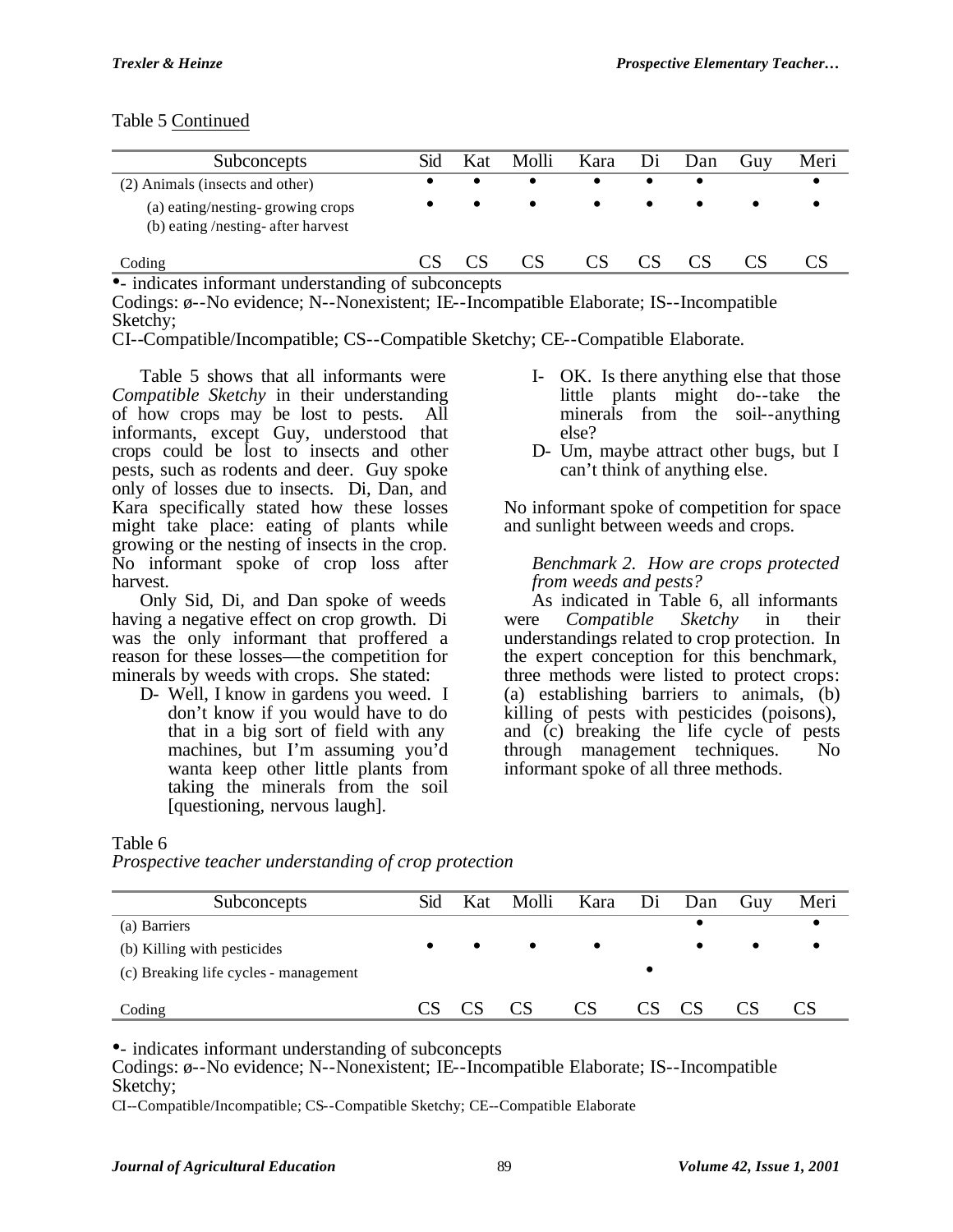Dan and Meri understood that barriers and pesticides could be used to control pests, while the others—except Di—all stated that pests could be killed with pesticides. Meri had firsthand knowledge and experience with pesticides that led her to strong beliefs about their use. She stated

- I- Can you tell me a little bit more? You talked about bugs, and you talked about, did you say insecticides or pesticides?
- M- Well I don't know if there's a difference.
- I- Tell me a little about that.
- M- What I know or how they would use them? Well they would probably just spray it on the fields with tractors that pulls one of those big tanks and spray it on the lettuce.
- I- You've seen that before?
- M- Ya.
- I- Where at?
- M- In Lapeer, basically so the bugs don't eat the lettuce. They spray broccoli; they spray; they spray everything. I don't like the idea that they spray everything.
- I- How come?
- M- I mean you're eating the pesticides, I mean, would you rather eat bugs or pesticides? It's kind of gross to think about it, but at least the bugs won't kill ya in the long run.

Kara also had experiences that led her to a fairly deep understanding of how humans control and manage pests. She believed that insects knew that crops sprayed with pesticides were toxic. She commented

- I- How do they do that, the pesticides?
- K- They're toxic.
- I- Meaning?
- K- Meaning they'll kill em. Like the insects don't go by them, because they know that they are toxic. Like they will die from them.
- I- They know that?
- K- They figure it out, I guess. I don't know. They help some.
- I- You talked about other things they might need to protect them [crops] from. Can you talk about that?
- K- Well, we had beans, and all the wood<br>chucks would eat. You know. I chucks would eat. mean, so like small animals like that I know, and rabbits. I don't know what else.

Di mentioned nothing about pesticides, but did speculate that weeds might be controlled by the use of machines in large fields. Sid mentioned that weeds could be controlled with herbicides:

- I- You talked about rabbits a while ago and protecting it [lettuce] from rabbits. Is there anything else they would need to . . .
- S- I guess pesticides maybe, herbicides. Stuff to keep weeds out, certain bugs maybe.
- I- Why would that be important?
- S- Well, possibly of destroying their crop.
- I- What would be the significance of that?
- S- Of having the crop destroyed? Well, they wouldn't make any money and we might not be able to eat McDonalds™ hamburgers.

*Benchmark C. Positive and negative impacts of using pesticides to protect crops.*

As shown in Table 7, all informants held a *Compatible Sketchy* understanding of the positive and negative effects of pesticides to protect crops. This benchmark is very complex and entails multiple subconcepts. The expert proposition included both benefits and liabilities. Benefits included: (a) reduction in labor, (b) increase in crop yield, and (c) decrease in human disease. On the other hand, liabilities included: (a) expense of pesticides to farmers and ultimately to consumers, (b) pest resistance to poisons, (c) contamination to the environment, and with it, death and morbidity to living things, and (d) decrease in the use of sustainable practices based on pesticide reliance.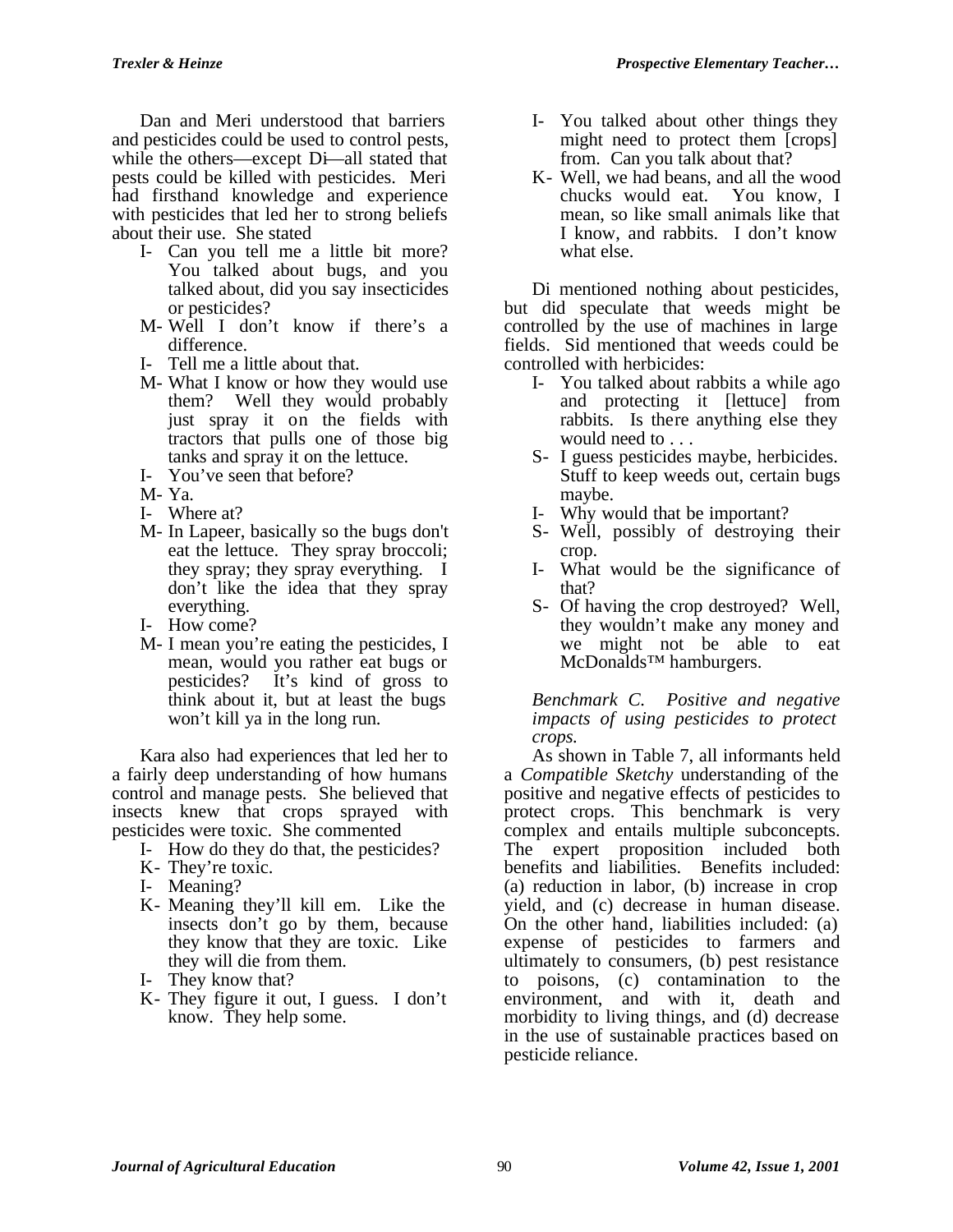# Table 7

| Prospective teacher understanding of the positive and negative effects of pesticides |  |  |  |  |  |  |  |  |
|--------------------------------------------------------------------------------------|--|--|--|--|--|--|--|--|
|--------------------------------------------------------------------------------------|--|--|--|--|--|--|--|--|

| Subconcepts                                                          | Sid | Kat | Molli     | Kara      | Di        | Dan | Guy | Meri |
|----------------------------------------------------------------------|-----|-----|-----------|-----------|-----------|-----|-----|------|
| Positive                                                             |     |     |           |           |           |     |     |      |
| (a) reduced labor for farmers                                        |     |     |           |           |           |     |     |      |
| (b) increased yield/profit for farmers                               |     |     |           | $\bullet$ |           |     |     |      |
| (c) less disease – better human health                               |     |     |           |           | $\bullet$ |     |     |      |
| Negative                                                             |     |     |           |           |           |     |     |      |
| (a) expense of pesticides for farmers<br>(b) pest resistance         |     |     |           |           |           |     |     |      |
| (c) environmental contamination<br>(d) lack of sustainable practices |     |     | $\bullet$ | $\bullet$ |           |     |     |      |
| Coding                                                               |     | CS  | CS        | CS        |           |     |     |      |

•- indicates informant understanding of subconcepts

Codings: ø--No evidence; N--Nonexistent; IE--Incompatible Elaborate; IS--Incompatible Sketchy;

CI--Compatible/Incompatible; CS--Compatible Sketchy; CE--Compatible Elaborate

No informant articulated an understanding of all these trade-offs. In regard to benefits, all informants understood that pesticides could contribute to the production of greater crop yields and greater profits for the farmer, but only two had a deeper understanding of how these technologies might benefit humans. Di stated that pesticides could reduce human disease, while Kara, Dan and Meri spoke of decreasing labor costs through their use.

Informants' discourses were extensive relative to negative impacts of pesticides as compared with other benchmarks in this key concept. All informants except Di mentioned that pesticides could cause contamination to the environment and might be detrimental to living things. Guy, Kara, Molli, and Kat mentioned that certain pesticides caused cancer in humans. Similarly, Dan, Sid and Meri discussed death and morbidity in other animals, but did not specifically mention human beings. Only Di spoke of the expense of pesticides for food producers. She also mentioned that people were fearful of pesticides, and that this fear was a problem. Listed below are responses illustrative of the informant's ideas about the impact of pesticide use.

Kara had a well-developed schema for the impact of pesticide use. She understood that pesticides were either organic or inorganic, that some were harmful to humans, reduced labor, "cured" bugs, led to protection of a crop, and that there was an economic incentive for their use.

- I- Tell me a little about this thing with pesticides.
- K- The pesticides are things--either natural or whatever--that cure the bugs.
- I- Why would that be important?
- K- So that the farmer's crops weren't destroyed by a plague of locusts.
- I- And then why would that be important?
- K- Because if you didn't have any lettuce you wouldn't make money and you'd lose the farm.
- I- How about more broadly speaking?
- K- We won't have any lettuce for our Big Macs®.
- I- You talked about insects and insecticides. Can you think of—what are the positive things?
- K- They're good because they protect the lettuce and that's good. Some of them are cancerous or bad for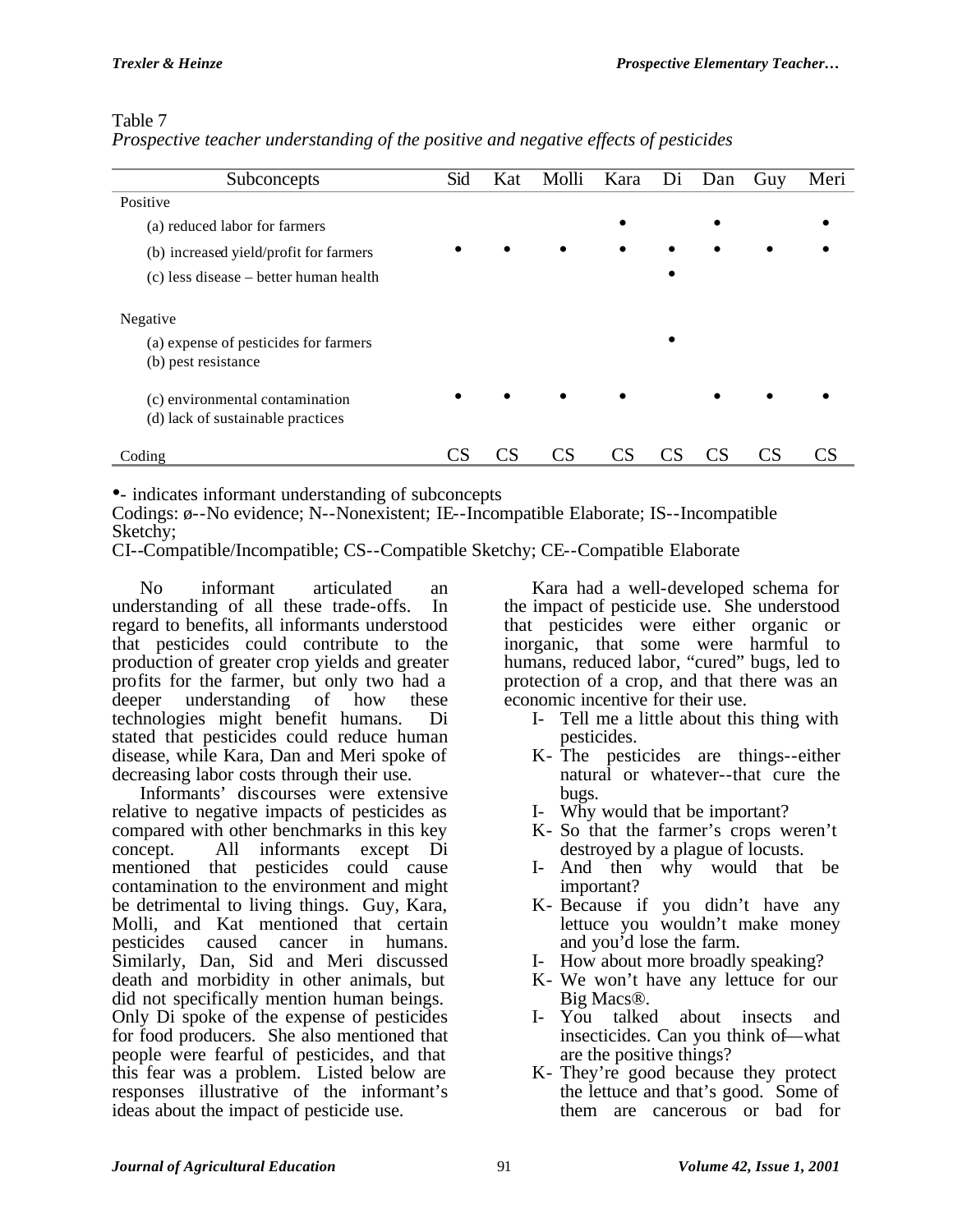people; some are bad for the environment.

- I- How do you know that?
- K- Just from the news or whatever, and just know that pesticides, and like the water that's probably not such a good thing.

Molli was concerned that the use of pesticides would result in contamination of food. She spoke about the motive behind the production of food and stressed that economics were the driving force, not health.

- I- OK, how about anything that would be a trade-off, a negative, a liability of using….
- M- Well, they can cause, like perhaps, disease on the food.
- I- OK, what do you mean by that.
- M- Like, um, well, any chemical on food isn't healthy for you. So, if it's too many chemicals someone can get sick from it. If its not cleaned properly, you know they have the risk of people getting sick and lawsuits, or just people not using their business anymore.
- I- So with that possibility, why do we use them?
- M- I think people are just more concerned with selling the food and getting it out. You know, the selling and buying aspect. They actually, I mean, this isn't a healthy meal [pointing to a Big Mac®], but they want to sell it to people and they will sell it any way they can.

Both Sid and Meri mentioned that crops could be grown organically, instead of using "chemical" pesticides. Sid stated that he didn't consider the use of pesticides in the production of the food he ate, while Meri was conscious of pesticide use and had purchased organic food herself. She believed that organic pesticides were less harmful than inorganic, human-made ones.

*Research Objective 3: Commonalties with regard to informant backgrounds and experiences and their understandings of pest-related benchmarks.*

The study's third objective assessed commonalties among informants with regard to background and experiences and their understanding of pest-related benchmarks. The goal was to determine if associations between these variables were apparent. These variables included demographic background and food and agriculturally

related experiences.<br>Deeper levels Deeper levels of benchmark understanding appeared to be linked with experiences held by informants. For example, Kara, whose father was a farmer, described both positive and negative impacts of pesticides in detail. On the other end of the spectrum, Molli, who was from Detroit and had never gardened, was the most suspicious of pesticide use and questioned the motivations of those who used them. Interestingly, the two informants who mentioned the production of organically grown crops spoke of their or a friend's conviction toward environmental activism.

# **Conclusions/Recommendations**

Informants in this study appear to be typical of most prospective elementary teachers, although some grew up in rural areas, which is probably unlike most entering the education field. This rural perspective appeared to be linked to a deeper understanding about pests, pest control, and an appreciation of both the positive and negative effects of pesticides. Those informants who did not have such background were less likely to hold extended discourse about these topics. Apparently, out-of-school agricultural and rural experiences were the strongest factors in the development of schema that promoted discourse most compatible with agri-food system experts. If these prospective teachers are to teach this subject matter, they would benefit from educational experiences that scaffold their understandings of these topics.

For the most part, prospective teachers' conceptions of pests were limited to insects and rodents that ate crops in the field. These informants did not have adequate schema to discuss crop loss after harvest from pests, nor did the majority mention losses due to weeds. In addition, they appeared to lack understanding of the competitive nature of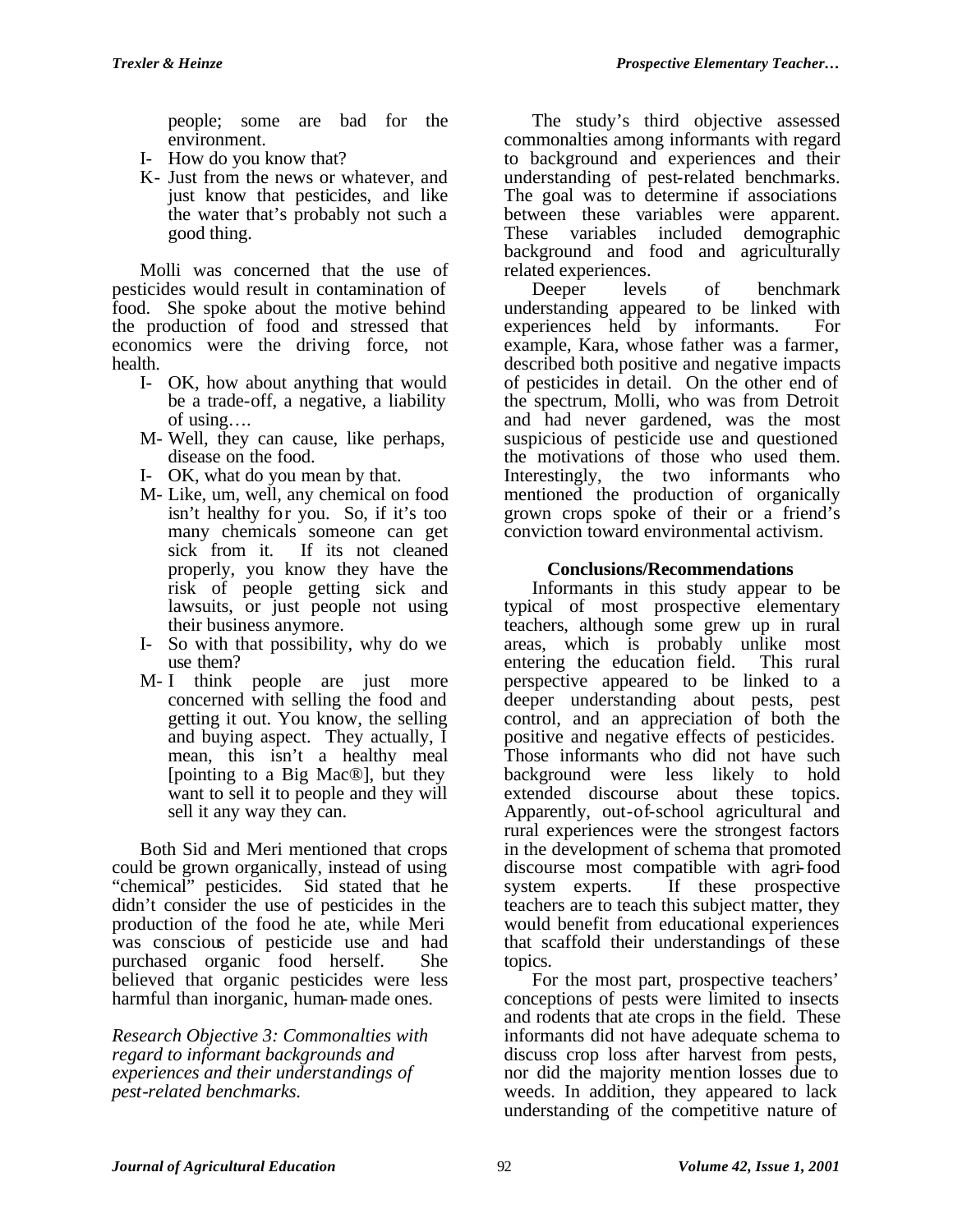weed pests. This is noteworthy because (Trexler, 2000) found that  $5<sup>th</sup>$  grade students also did not discuss weeds as crop pests. Considering this, it may be important to insure that teacher education include this concept. This is of particular import because of pesticide fear and because the most controversial GMOs, e.g., Round-Up Ready™ crops, are designed to tolerate herbicides. But based on this research, most prospective teachers are not aware of the impact that weeds have on crops; therefore, they hold an incomplete schema from which to make informed decisions.<br>Generally speaking.

speaking, informants' understandings of crop protection were<br>limited to pesticides. They had little limited to pesticides. understanding of alternative measures for controlling pests. With their apparent fear of pesticides and limited knowledge of management techniques, it appears that these prospective teachers could benefit from exposure to alternative means of crop protection. Such exposure could come in science courses as they learn about competition within ecosystems. To bring relevance to these concepts, managed ecosystems such as farms could be used as examples.

An understanding of the positive and negative effects of pesticides appears to be primarily limited to increased crop yield and environmental harm from the improper use of these technologies. Prospective teachers with background and experiences in rural areas were more likely to understand why farmers used pesticides. The vast majority of this study's participants did not grasp the concept that pesticides can prevent postharvest crop loss as well as preventing human disease caused by eating pest-<br>damaged food. In addition, informants In addition, informants dwelled on acute, low probability risks of catastrophic environmental damage while ignoring issues of gradual pest resistance and shifts away from sustainable practice as a result of pest-control technologies. This conclusion is supported by Kunreuther and Slovic's (1978) findings that people are not inclined to worry about low probability hazards and have difficulty conceptualizing risk over a long time horizon. Ideally, with the current concern for a "greener" environment, these college students would

have been exposed to alternative agricultural practices in science or social studies courses, but their answers did not reflect this exposure. If they were exposed to these concepts, they had not internalized them. It is apparent, though, that for these prospective teachers to teach elementary students about these vary concepts, they require additional background knowledge and experiences to scaffold their limited understandings.

Finally, further research can shed light on pest-related understandings of prospective elementary teachers. Specifically, additional use of this study's research protocol by other researchers, with similar but different groups, can lead to transferability of findings. These studies might target areas where "sketchy" (incomplete) conceptions are present. Implications

Clinical interviews were fruitful in surfacing informant understandings of pestrelated benchmarks; therefore, this methodology has implications for researchers as they seek to ascertain what people "understand" (Frick, Kahler, & Miller, 1991; Frick & Wilson, 1996) about the agri-food system. Survey methodologies dominant in agricultural education research cannot readily ferret out idiosyncratic<br>cognitive structures. More broadly cognitive structures. More broadly speaking, university science and agricultural educators may find this study of interest, as it underscores the need for cooperation between these disciplines. This is of particular concern in terms of prospective teacher understandings of competition within managed ecosystems, which is what the majority of the Earth's surface is quickly becoming. Finally, this study has implications for teacher educators because prospective teachers did not possess content knowledge or understandings necessary to teach elementary curricula specified by both science and agricultural educators.

# **References**

American Association for the Advancement of Science. (1989). *Science for all Americans*. New York, NY: Oxford University Press.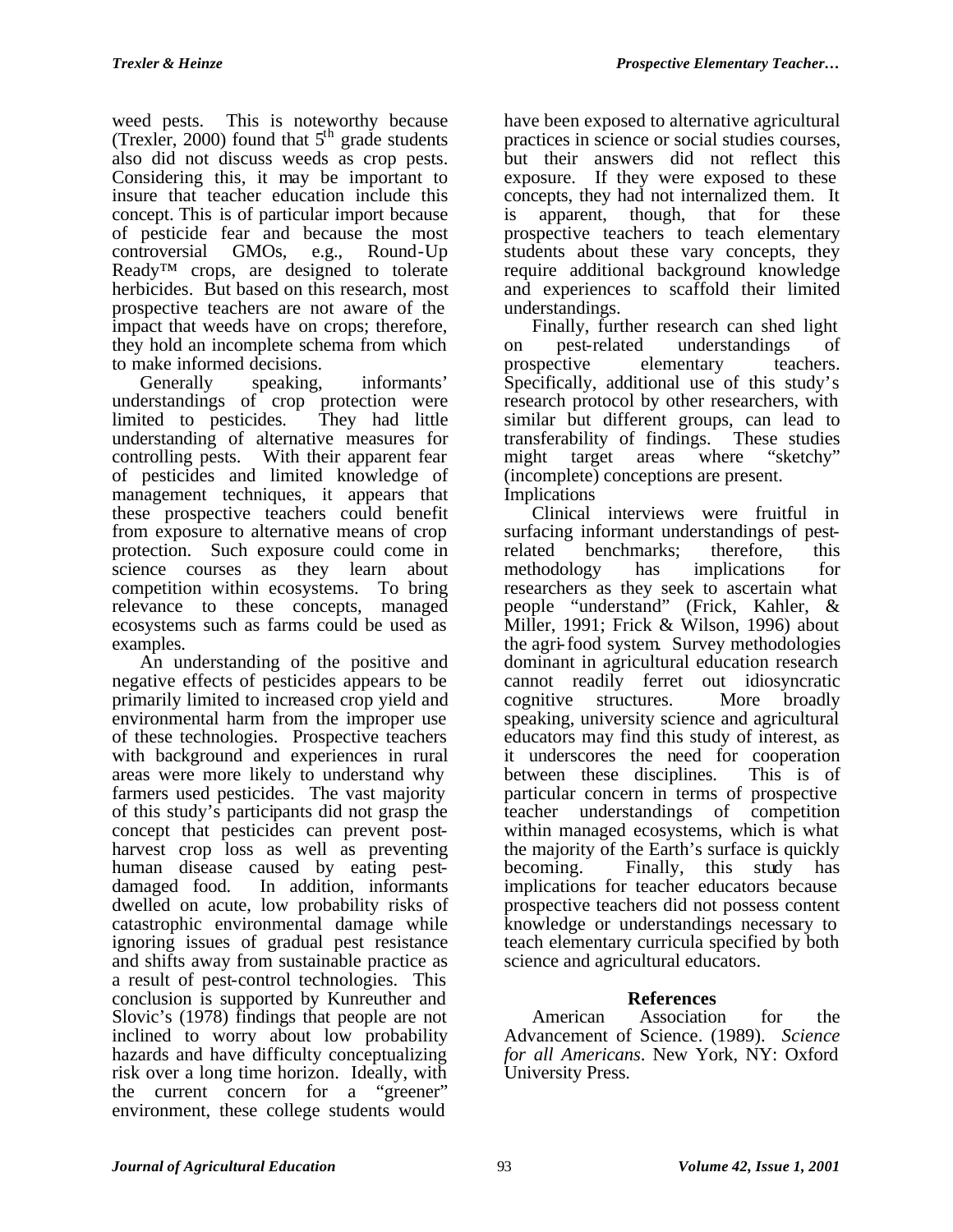American Association for the<br>vancement of Science. (1993). Advancement of *Benchmarks for science literacy.* NY: Oxford University Press.

Anderson, R. C., Spiro, R. J., & Anderson, M. C. (1978). Schemata as scaffolding for the representation of information in connected discourse. *American Educational Research Journal, 15*(3), 433-440.

Anderson, C. W. (1995). Designing a clinical interview. Class handout from CEP 806: Psychological Foundations of Science Education, Michigan State University: East Lansing, MI.

Beck, U. (1992). *Risk society: Towards a new modernity.* Thousand Oaks, CA: Sage Publications.

Creswell, J. (1998). *Qualitative inquiry and research design: Choosing among five traditions.* Newbury Park, CA: Sage.

Driver, R., Guesne, E., & Tiberghien, A. (1985). Children's ideas in science. (1985). *Children's ideas in science.* Buckingham, UK: Open University Press.

Fortenberry, J. & Powlik, J. (1998). What's DUE: Responding to the need for improved teacher preparation. *Computer Applications in Engineering Education, 6*(2), 127-133.

Frake, C. (1980). *Language and cultural description.* Stanford University Press.

Frick, M., Birkenholz, R., Gardner, H., & Machtmes, K. (1995). Rural and urban adult knowledge and perceptions of agriculture. *Journal of Agricultural Education, 36*(2), 44-53.

Frick, M., Kahler, A., & Miller, W. (1991). A definition and the concepts of agricultural literacy. *Journal of Agricultural Education, 32*(2), 49-57.

Frick, M. & Wilson, D. (1996). Native American high school student knowledge and perception of agriculture*. Proceedings*

*of the twenty-third national agricultural education research meeting*, (pp. 59-65). Cincinnati, OH.

Gardner, H. (1991). *The unschooled mind: How children think and how schools should teach.* NY: Basic Books.

Glynn, S., Yeany, R., & Britton, B. (1991*). Psychology of Learning Science.* Hillsdale, NJ: Lawrence Erlbaum.

Guba, E. & Lincoln, Y. (1989). *Fourth generation evaluation.* Newbury Park, CA: Sage.

Hamilton, D. (1994). Traditions,<br>ferences and postures in applied preferences and postures in applied qualitative research. In N. Denzin  $\&$  Y. Lincoln (Eds.) *Handbook of qualitative research*, (pp. 60-70). Thousand Oaks, CA: Sage.

Hennen, L. (1995). Discourses on technology: public debates on technology and technology assessment as symptoms of reflexive modernisation. In R. von Schomberg (Ed*), Contested technology: ethics, risk and public debate* (pp. 212- 250). International Centre for Human and Public Affairs: Tilurg, The Netherlands.

Hillyer, G. (1999). In biotech we trust. *Progressive Farmer, 114*(10), 22-24.

Hogan, K., & Fisherkeller, J. (1996). Representing students' thinking about<br>nutrient cycling in ecosystems: ecosystems: Bidimensional coding of a complex topic. *Journal of Research in Science Teaching, 3*(9), 941-970.

Humphrey, J., Stewart, B., & Linhardt, R. (1994). Preservice elementary education majors' knowledge of and perceptions toward agriculture. *Journal of Agricultural Education, 35*(2), 27-30.

Kunreutner, H. & Slovic, P. (1978). Economics, psychology and protective behavior. *American Economic Review, 68:* 64-69.